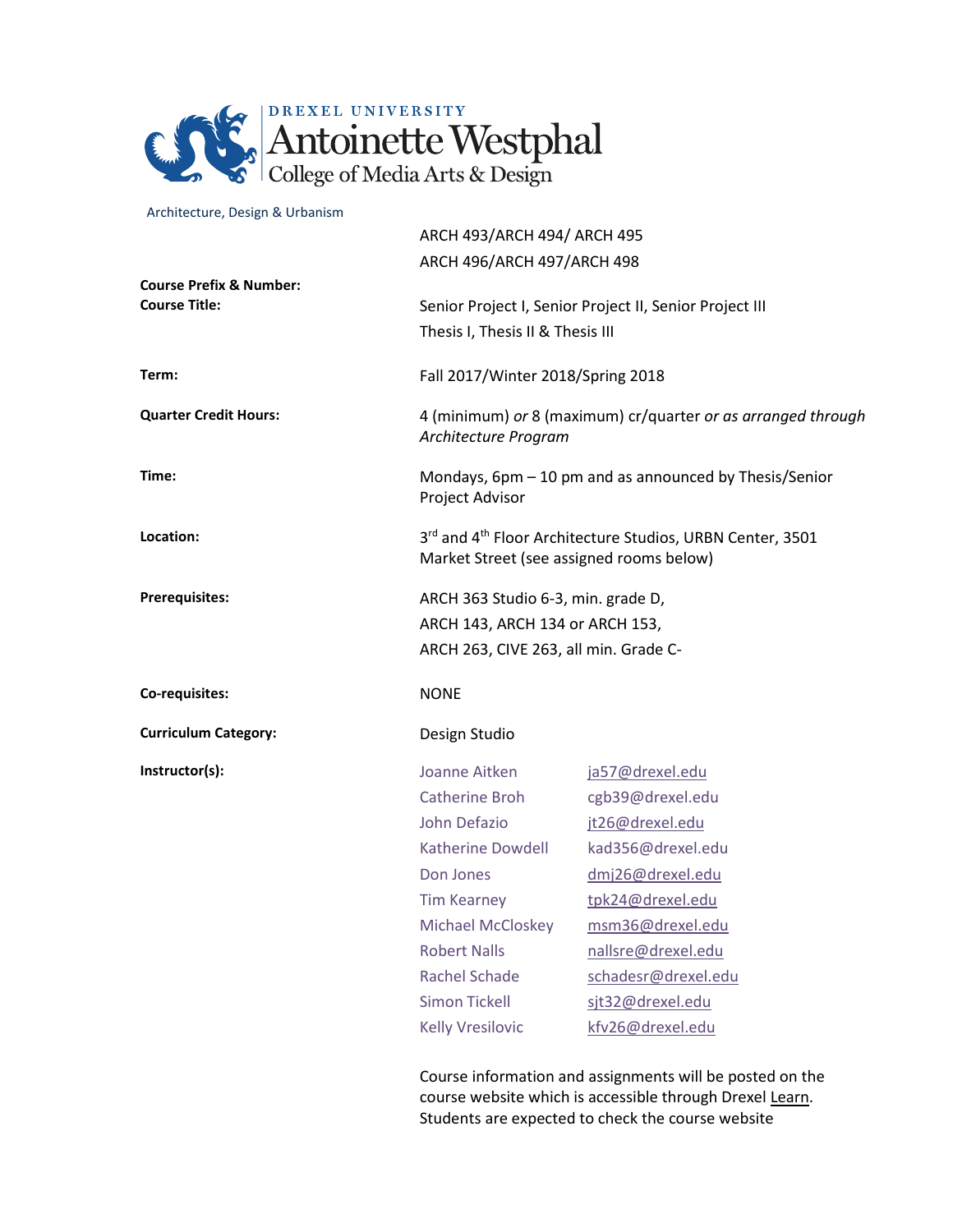|                                                               | regularly for updates and supplements to in-class<br>presentations. Everyone in this course is required to use<br>his or her Drexel email address for all course<br>communications.                                                                                                                                                                                                                                                        |  |  |  |
|---------------------------------------------------------------|--------------------------------------------------------------------------------------------------------------------------------------------------------------------------------------------------------------------------------------------------------------------------------------------------------------------------------------------------------------------------------------------------------------------------------------------|--|--|--|
| <b>Course Description:</b>                                    | A structured yearlong design problem that enables<br>students to work independently and explore complex<br>issues in depth. Periodic individual review sessions are<br>scheduled with faculty adviser.                                                                                                                                                                                                                                     |  |  |  |
| <b>Course Goals &amp; Objectives:</b>                         | In architectural schools "thesis" assumes an investigation<br>of architectural principles and the testing of them in the<br>form of a design exercise. The process assumes that the<br>students will research the critical principles that surround<br>their topic and the characteristics of the selected building<br>type as well. This research should form part of the<br>programming phase, and will continue throughout the<br>year. |  |  |  |
| <b>Student Performance Criteria</b>                           | <b>NAAB (National Accreditation Board) Conditions for</b><br><b>Accreditation &amp; Student Performance Criteria: This</b><br>course addresses student performance criteria required<br>for professional accreditation of this architecture<br>program. These criteria consist of specified abilities and<br>understandings that graduating students must<br>demonstrate. The following criteria are covered in this<br>course:            |  |  |  |
|                                                               | Primary<br>A. 3 Investigative Skills<br>B. 1 Pre-Design<br>C. 1 Research                                                                                                                                                                                                                                                                                                                                                                   |  |  |  |
|                                                               | Secondary<br>A. 1 Professional Communication Skills<br>A. 6 Use of Precedents<br>B. 2 Site Design<br><b>B. 3 Codes and Regulations</b><br>D.1 Stakeholder Roles in Architecture                                                                                                                                                                                                                                                            |  |  |  |
|                                                               | The 2014 NAAB Conditions for Accreditation can be found<br>on the NAAB website at http://www.naab.org/. The<br>descriptions of the Student Performance Criteria, listed on<br>all course syllabi, can be found in this document.                                                                                                                                                                                                           |  |  |  |
| <b>Required Textbooks &amp;</b><br><b>Learning Resources:</b> | Allen, Edward, and Iano, Joseph The Architect's Studio<br>Companion. 5 <sup>th</sup> Edition Wiley, 2011<br>Kwok, Alison. Green Studio Handbook: Environmental Strategies<br>for Schematic Design. Oxford: Architectural Press, 2011.                                                                                                                                                                                                      |  |  |  |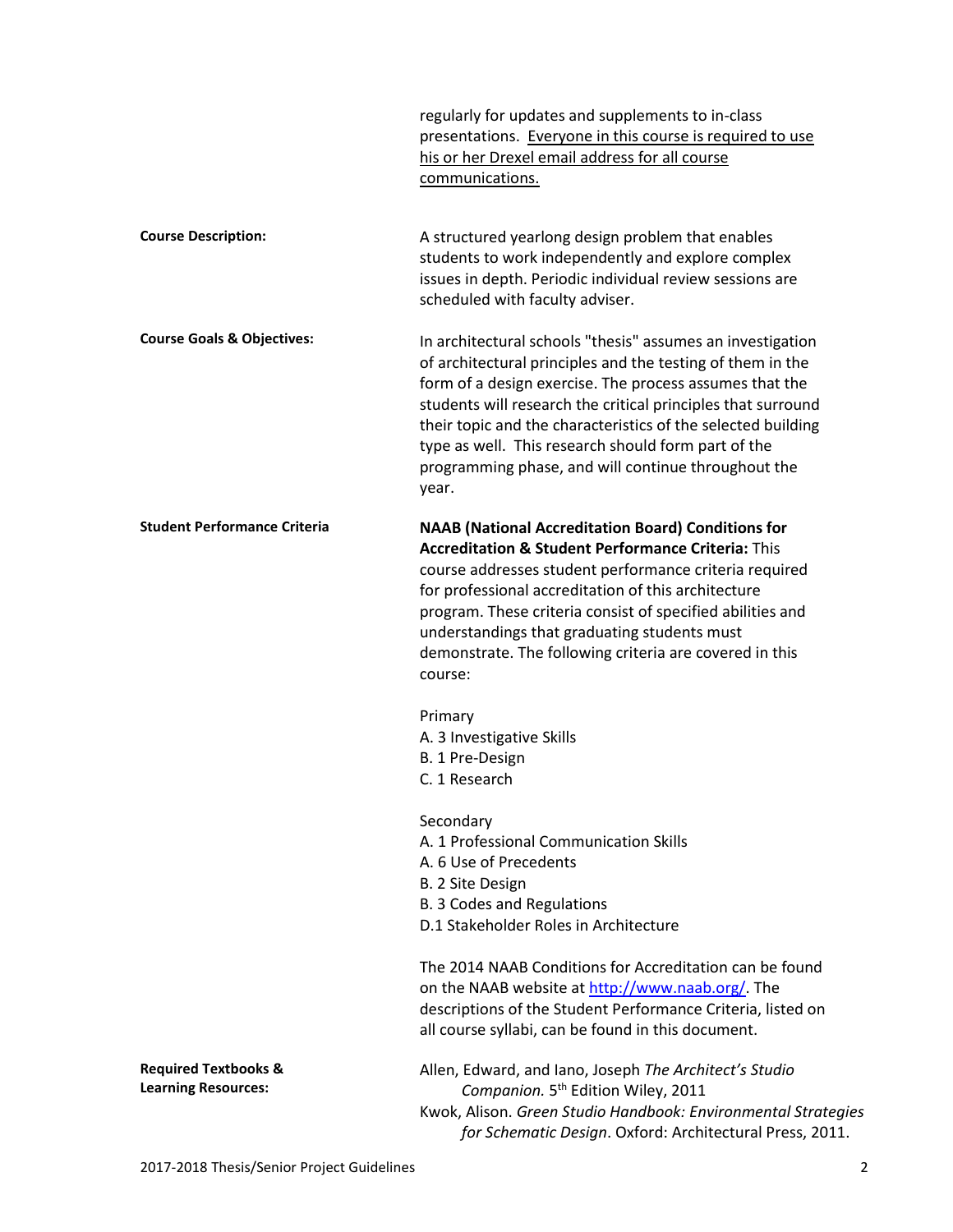| <b>Required &amp; Supplemental Materials and</b><br><b>Technology:</b>        | Personal Computer, Adobe Creative Cloud, AutoCAD, Revit,<br>SketchUp, Microsoft Office Suite                                                                                                                                                                                                                                                                                                                                                        |                                                                                                                                                                                                                                                                                                                              |  |
|-------------------------------------------------------------------------------|-----------------------------------------------------------------------------------------------------------------------------------------------------------------------------------------------------------------------------------------------------------------------------------------------------------------------------------------------------------------------------------------------------------------------------------------------------|------------------------------------------------------------------------------------------------------------------------------------------------------------------------------------------------------------------------------------------------------------------------------------------------------------------------------|--|
| <b>Graded Assignments &amp; Learning</b><br><b>Activities/Grading Matrix:</b> | Course grades will be determined as follows:                                                                                                                                                                                                                                                                                                                                                                                                        |                                                                                                                                                                                                                                                                                                                              |  |
|                                                                               | <b>REVIEWS</b><br>The Intermediate Review occurs in December, at the end of the<br>Fall Quarter. A formal presentation of all work to date is<br>expected. The jury will be composed of members of the faculty<br>plus invited alumni and guests. To the greatest extent possible,<br>members of the same jury will review both Intermediate and<br>Final Presentations. After the Intermediate Review, the jury can<br>make three recommendations: |                                                                                                                                                                                                                                                                                                                              |  |
|                                                                               | (1)                                                                                                                                                                                                                                                                                                                                                                                                                                                 | Proceed to the Final Review;                                                                                                                                                                                                                                                                                                 |  |
|                                                                               | (2)                                                                                                                                                                                                                                                                                                                                                                                                                                                 | Proceed to the Final Review with Reservations;<br>Additional sessions will be scheduled with the<br>Thesis/Senior Project Advisors                                                                                                                                                                                           |  |
|                                                                               | (3)                                                                                                                                                                                                                                                                                                                                                                                                                                                 | Do Not Proceed; the student must withdraw from<br>Thesis/Senior Project and start a completely new<br>topic by submitting a new Proposal in the<br>following year.                                                                                                                                                           |  |
|                                                                               |                                                                                                                                                                                                                                                                                                                                                                                                                                                     | Having been cleared to present at the Final Review does not<br>guarantee successful completion of the Thesis/Senior Project.<br>Students who receive a failing grade at the Final Review must<br>also attempt a completely new project in the following year.<br>Students who withdraw from the Thesis/Senior Project at any |  |

point for any reason must also attempt a completely new project with a new Thesis/Senior Project Advisor. They must register and pay for all three (3) quarters of Thesis/Senior Project, even if they received a passing grade for Thesis I/Senior Project I and Thesis II/Senior Project II. All three Thesis/Senior Project studios must be retaken to demonstrate a general improvement before continuing in the program. (Grades earned in retaken studios will replace previous grades for the purposes of calculating studio averages only.) Students who fail a second time to meet the minimum studio requirements will be dropped from the architecture major and advised to select another degree program.

### GRADES

The content on which the grades will be based will be the following: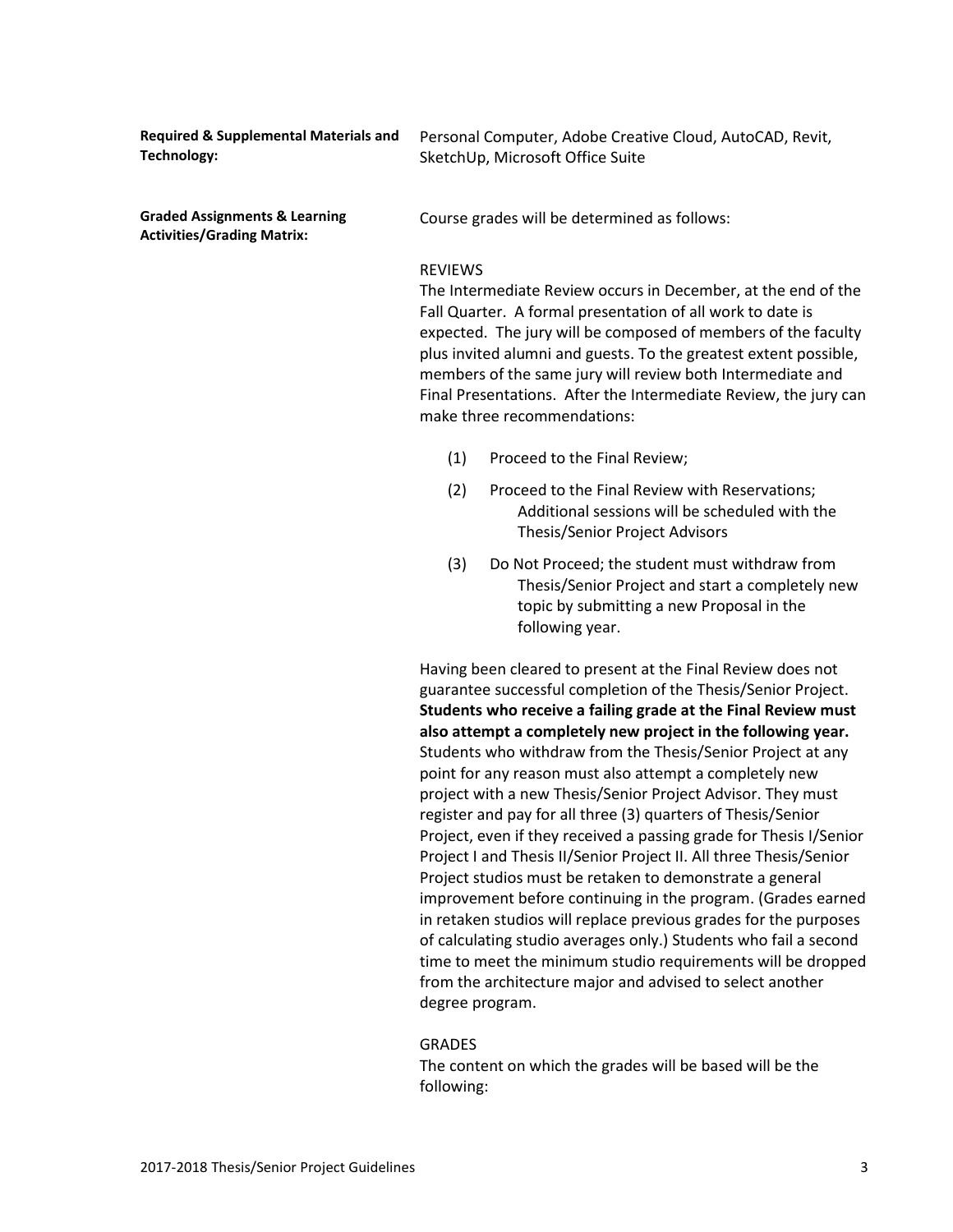Fall Quarter - The program (15%), research, initial design studies, and the Intermediate Review.

Winter Quarter - Stewardson Competition<sup>1</sup> (15% of Winter grade), technical investigation, schematic development, and the Technical Review

Spring Quarter – Design Development, Final Review

The Winter grade is awarded following the Technical Review at the end of the Winter Quarter. Spring Quarter grades will be awarded after the Final Jury.

### WRITTEN FEEDBACK

The Advisor will provide written feedback to the student following the Fall Group Review, and the Intermediate Review, as well as provide a summary of comments by jurors.

Successful class participation requires timeliness in arrival to class, active engagement and contribution to group discussions, maximum usage of in-class work time, and being prepared for class.

Late work may result in one interval reduction (i.e. A to B) in the assignment grade for each day beyond the due date indicated on the assignment handout.

| Excellent |      | Good |           | Adequate       |      | Poor |      | Insufficient |  |
|-----------|------|------|-----------|----------------|------|------|------|--------------|--|
| A+        | 4.0  | $B+$ | $3.33$ C+ |                | 2.33 | D+   | 1.33 |              |  |
| A         | 4.0  | B    | 3.00      | $\overline{C}$ | 2.00 | D    | 1.00 |              |  |
| A-        | 3.67 | B-   | 2.67      |                | 1.67 |      |      |              |  |

Attendance: **Regular class attendance is mandatory except in the event of an** emergency or sickness. Unexcused lateness to or departure early from class will be recorded and two of these marks will be equivalent to one unexcused absence. Two unexcused absences during the quarter will result in the reduction of one grade unless special circumstances suggest consideration by the instructor.

> In the event of an absence, it is the student's responsibility to stay informed of assignments in order to keep up with the class work. Showing up for class without work may be counted as an absence.

**Grading Scale:**

l

<sup>&</sup>lt;sup>1</sup> If a student is *not* participating in the Stewardson Competition, 15% of their grade will indicate the progress made during the period between the review at the end of the Fall quarter and 1/22/2018.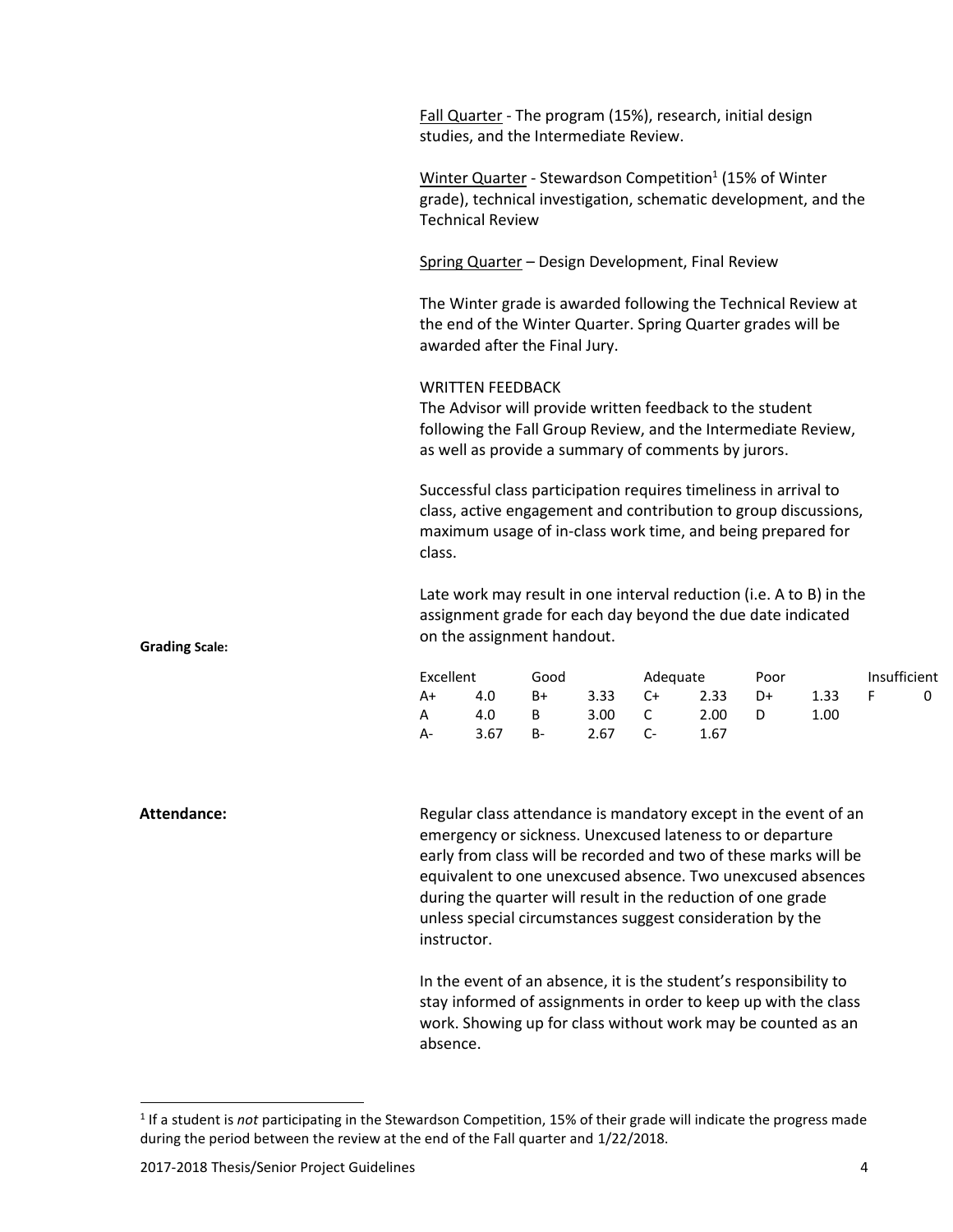| <b>Studio Culture Policy:</b>      | Please visit the following web link for a full description of the<br>Architecture Studio Culture at Drexel University. The Studio<br>Culture Policy is on the Department website.                                                                                                                                                                                                                                                                                                                                                                                                                                                                                                                                                |  |  |  |
|------------------------------------|----------------------------------------------------------------------------------------------------------------------------------------------------------------------------------------------------------------------------------------------------------------------------------------------------------------------------------------------------------------------------------------------------------------------------------------------------------------------------------------------------------------------------------------------------------------------------------------------------------------------------------------------------------------------------------------------------------------------------------|--|--|--|
| <b>Class &amp; Studio Decorum:</b> | The University provides the studio, critique alcoves and other<br>facilities for the students use. It is each student's responsibility<br>to keep these spaces clean and undamaged. Some simple rules<br>will keep these areas in good condition:<br>Cell phone use is not permitted in class.<br>There is to be no cutting on drafting or alcove tables.<br>$\bullet$<br>Cutting is only allowed on self-sealing cutting surfaces.<br>There is to be no use of spray adhesive or spray paint in the<br>٠<br>studio or work areas.<br>Students are to return resources in the proper locations or<br>$\bullet$<br>in the assigned areas.<br>Students are to clean up classroom and work areas after<br>$\bullet$<br>use.         |  |  |  |
| <b>Academic Integrity Policy:</b>  | The pursuit of a professional degree in Interiors or Architecture<br>brings with it the demand for integrity, for integrity is at the<br>heart of professional practice. Your commitment to integrity<br>begins here at Drexel University and the work that is required of<br>you. The personal commitment that you make to uphold this<br>policy not only preserves the integrity of the degree you will<br>earn, but also honors the professions you will serve. Thus it is<br>vitally important that you understand and adhere to both the<br>letter and the spirit of the Drexel University Academic Integrity<br>Policy. The following is to help clarify what constitutes a<br>violation of the Academic Integrity Policy: |  |  |  |
|                                    | 1. Copying another student's answers or use of cheat sheets,<br>electronic resources, etc. during an exam.<br>2. Submission of a copy or modified version of a project<br>prepared for another class without explicit permission of the<br>instructor.<br>3. Assistance with the fabrication of a project including but not<br>limited to the preparation of models or drawings unless<br>approved by the instructor.<br>4. Copying of another person's designs, compositions, data,<br>research, writings, printed material, electronic material or<br>original ideas without proper acknowledgement is<br>plagiarism. This includes even the use of parts or fragments<br>of someone else's work or ideas.                     |  |  |  |
|                                    | You must never present someone else's work as your own.                                                                                                                                                                                                                                                                                                                                                                                                                                                                                                                                                                                                                                                                          |  |  |  |
|                                    | It is your responsibility to educate yourself on what constitutes<br>plagiarism and acceptable academic practices. Drexel                                                                                                                                                                                                                                                                                                                                                                                                                                                                                                                                                                                                        |  |  |  |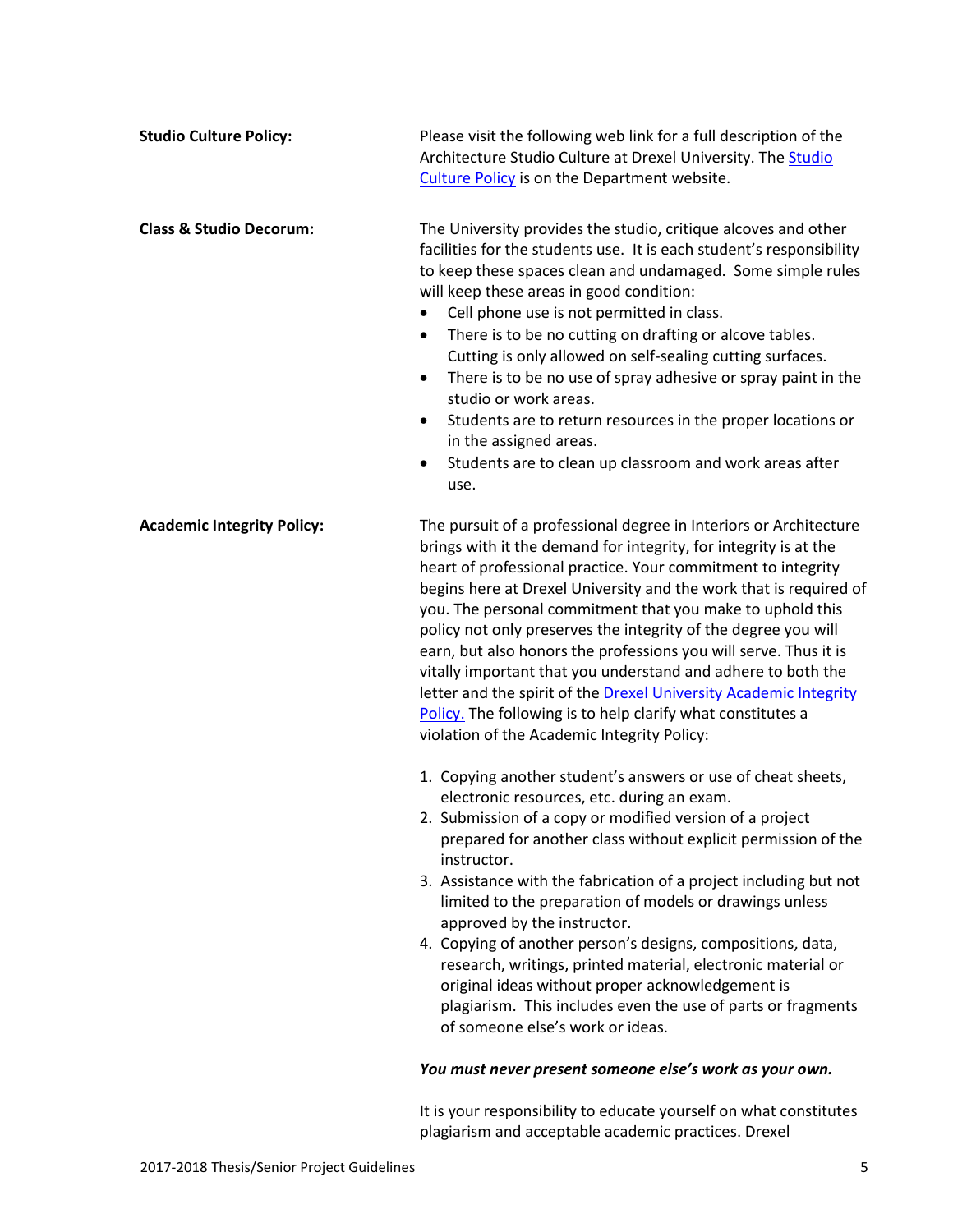University's Library website offers a useful tutorial on the issues at: [https://prezi.com/n003fyltxeq7/academic](https://prezi.com/n003fyltxeq7/academic-integrity/?utm_campaign=share&utm_medium=copy)[integrity/?utm\\_campaign=share&utm\\_medium=copy](https://prezi.com/n003fyltxeq7/academic-integrity/?utm_campaign=share&utm_medium=copy)

Any student found violating this policy will receive, at minimum, an "F" for the assignment in question, be reported to the Office of Student Conduct and Community Standards, and be subjected to University discipline. A second violation of the Academic Integrity Policy can result in expulsion or suspension, which is standard University policy. The University's procedures for dealing with accusations of academic dishonesty can be found at:

[http://www.drexel.edu/studentlife/community\\_standards/over](http://www.drexel.edu/studentlife/community_standards/overview/) [view/](http://www.drexel.edu/studentlife/community_standards/overview/)

**Other Academic Policies:** Students with disabilities requesting accommodations and services at Drexel University need to present a current accommodation verification letter (AWL) to faculty before accommodations can be made. The Office of Disability Services (ODS) issues these letters. For more information please visit their office at 3201 Arch Street, Suite 210, phone: 215-895-1401 or see their website at <http://www.drexel.edu/oed/disabilityResources/students/>

> Dropping a Course: [http://www.drexel.edu/provost/policies/course\\_drop.asp](http://www.drexel.edu/provost/policies/course_drop.asp)

Withdrawing from a course:

[http://drexel.edu/drexelcentral/registration/courses/course](http://drexel.edu/drexelcentral/registration/courses/course-withdraw/)[withdraw/](http://drexel.edu/drexelcentral/registration/courses/course-withdraw/)

The course instructor has the discretion to alter or augment course content or assignments during the term. Students will be notified of any course changes via Drexel Blackboard Learn.

The purpose of Thesis/Senior Project is to allow the student to pursue a line of study for an extended period in considerable depth bringing together various skills from studio and classroom that have been acquired over the previous years of study. It is an in-depth study where the topic of investigation is either developed by the student or in collaboration with a faculty member. In both cases the student is expected to work in close consultation with their Thesis/Senior Project Advisor. The Thesis/Senior Project is also a comprehensive summary of what has been learned to date, so technical competence must be exhibited in all aspects of a Thesis/Senior Project. Thesis/Senior Projects will not only be judged on the quality of work presented, but also on the processes used to produce it.

The successful Thesis/Senior Project includes research, program analysis and development, site analysis and selection, preliminary, schematic building design, and systems integration. The expected effort must be commensurate with the time commitment - a yearlong project - and the level of expertise required of a Thesis/Senior Project student.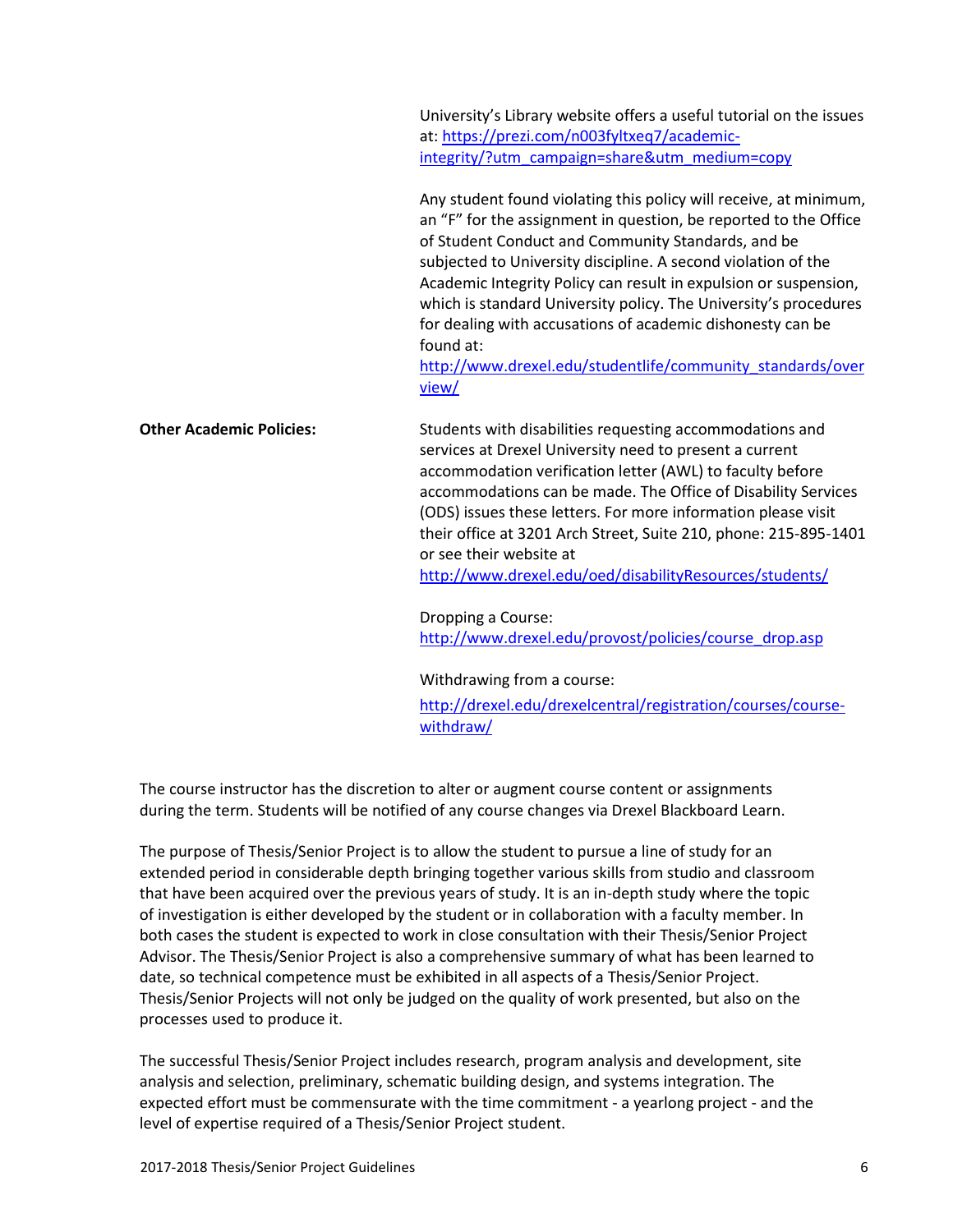## Thesis/Senior Project Proposal

In general, the Project should be larger than a single-family house. Modest projects, similar to programs attempted in Studio 2 or 3, for example, must include investigations at both Intermediate and Final Reviews that go well beyond those contained in a basic architectural presentation of plans, sections, elevations and three-dimensional representation.

A Thesis/Senior Project which concentrates on issues of large-scale development must include architectural content that demonstrates the relationship of the project to idea, context and built form. The clarity of the problem statement, the relative complexity of the problem, and a judgment of the ability of the student to deal with the problem will determine acceptability. Projects which are poorly defined or which are too open-ended to permit the clear understanding of the limits of the problem will not be accepted. The appropriate architectural content regarding the scale of each project will be determined in discussion with the student's Advisor.

All Thesis/Senior Projects must demonstrate the ability to conduct research and design investigations, create appropriate and meaningful architectural form, and resolve relevant issues of site, structure and construction. New construction should form the basis of a Thesis/Senior Project. Issues of renovation can be included only as a secondary theme.

## OTHER CONSIDERATIONS

The Thesis/Senior Project selected cannot be a real commission for the student, the firm they may be working for or have the clear potential of becoming one. Although it usually takes the form of a real project, the Thesis/Senior Project is an academic exercise and students must follow academic advice in reaching an acceptable and successful result. It is possible, however, to "redo" a recent project that the student feels strongly could have been done better. In any case, the student is responsible for independent thinking, conceptualizing and programming as a significant component of the Thesis/Senior Project.

The Stewardson Competition is open to senior students in accredited architecture schools in Pennsylvania, and to graduates of PA schools within three years of completing their accredited degree. The winner receives a \$10,000 for extended foreign travel. This 10-day design competition is scheduled in the Winter Quarter, after the Intermediate Reviews for selected students identified following the Fall Quarter reviews. Participation is optional, but HIGHLY RECOMMENDED. Unless specifically recommended by the Thesis/Senior Project Advisor, each student is encouraged to submit an entry. Students who do not participate in the Stewardson are expected to meet with their Advisor at least once prior to the Intermediate Review in January.

The Michael Pearson Architecture Prizes honor Michael Pearson, a 1988 architecture graduate, whose life so full of promise was tragically cut short in 1989. The Michael Pearson Prizes are presented annually to the architecture students "who produce the best Thesis Projects, and who, in the course of the thesis year, show exceptional spirit in pursuing the work." The winner receives a gold medal and a stipend for extended travel in the study of architecture. Second and Third Prize winners receive medals. The Pearson Prizes are awarded at the Final Reviews by the vote of the faculty.

| Award: | Winner:    | Gold Medal & travel stipend |
|--------|------------|-----------------------------|
|        | 2nd Place: | Silver Medal                |
|        | 3rd Place: | <b>Bronze Medal</b>         |